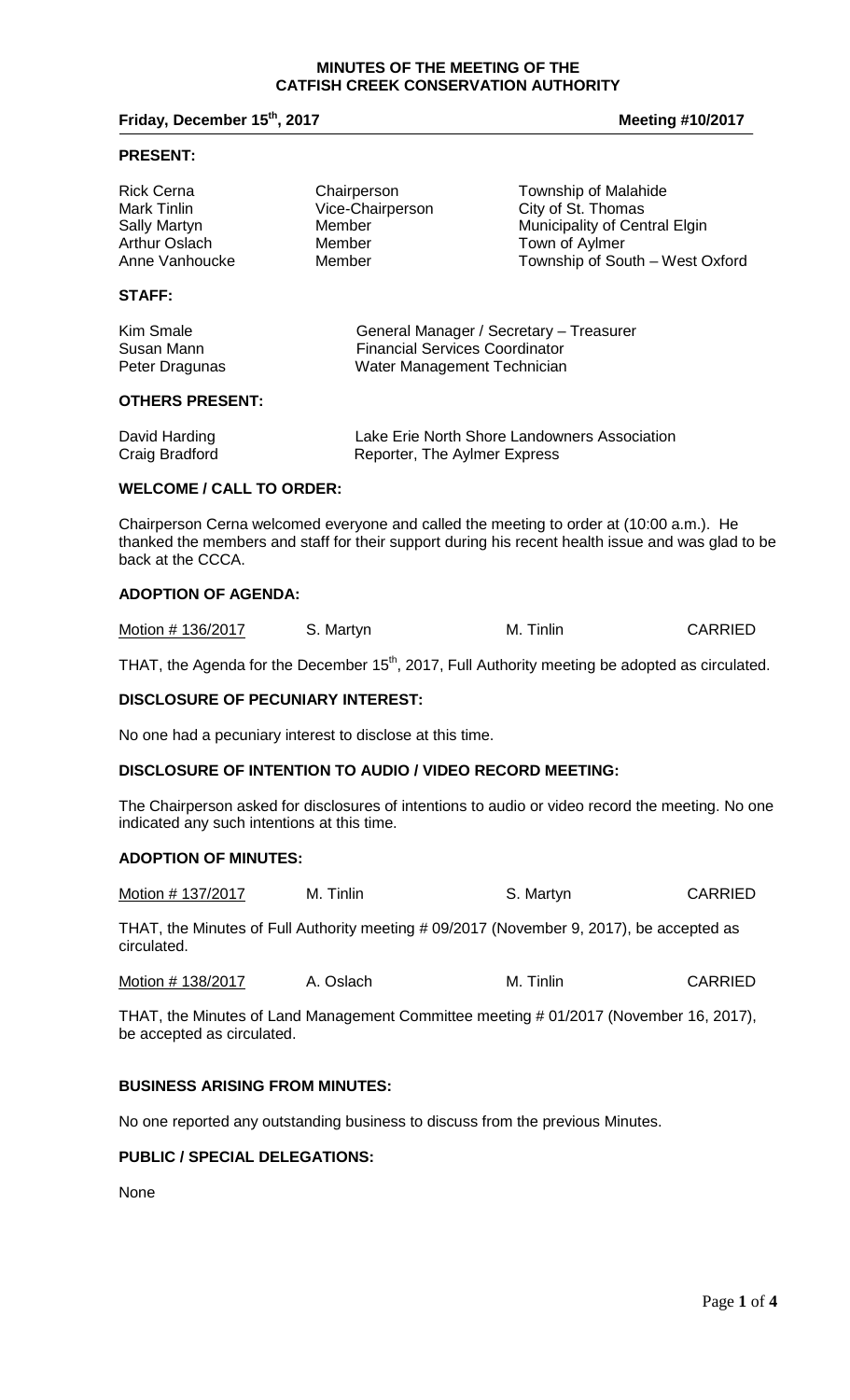## **REPORTS:**

Report FA 66/2017 – Monthly Staff Reports, was presented, discussed, and resolved.

Motion # 139/2017 S. Martyn M. Tinlin CARRIED

THAT, Staff Reports for the month of November, 2017, be noted and filed.

Report FA 67/2017 – November Summary of Revenue and Expenditures, was presented, discussed, and resolved.

Motion # 140/2017 M. Tinlin S. Martyn S. Martyn CARRIED

THAT, Report FA 67/2017, be noted and filed.

Report FA 68/2017– Accounts Payable, was presented, discussed, and resolved.

| Motion # 141/2017 | A. Oslach | M. Tinlin | <b>CARRIED</b> |
|-------------------|-----------|-----------|----------------|
|-------------------|-----------|-----------|----------------|

That, Accounts Payable totaling \$55,558.12, be approved for payment as presented in Report FA 68/2017.

Report FA 69/2017 – Monthly Plan Review, was presented, discussed and resolved.

Motion # 142/2017 S. Martyn C. A. Vanhoucke CARRIED

THAT, the Full Authority approve the Monthly Plan Review Report for the months of September, October and November, 2017.

Report FA 70/2017 – Approved Section 28 Regulation Applications, was presented, discussed, and resolved.

Motion # 143/2017 A. Vanhoucke S. Martyn S. Martyn CARRIED

THAT, the Full Authority receive the staff approved Section 28 Regulation Applications Report FA 70/2017, as information.

Report FA 71/2017 – Proposed 2018 Meeting Schedule, was presented, discussed, and resolved.

Vice-Chairperson Tinlin asked to have the January  $17<sup>th</sup>$ , Personnel / Finance Committee meeting date changed to Wednesday, January  $31<sup>st</sup>$ , 2018, commencing at 10:00 a.m. The members were in agreement with the suggested change.

Motion # 144/2017 A. Oslach A. Vanhoucke CARRIED

THAT, the Full Authority approve the 2018 Meeting Date Schedule outlined in Report FA 71/2017, as amended.

Report FA 72/2017 – Year – End Motions, was presented, discussed, and resolved.

The members asked to have Motion (2) in Report FA 72/2017, changed to read; "That, the Chairperson and the General Manager / Secretary – Treasurer be authorized to discharge Accounts Payable for December 2017, and January, 2018, or until the next Full Authority meeting is held".

Motion # 145/2017 S. Martyn B. A. Vanhoucke CARRIED

THAT, the Full Authority approve the list of Year – End Motions contained in Report FA 72/2017, as amended.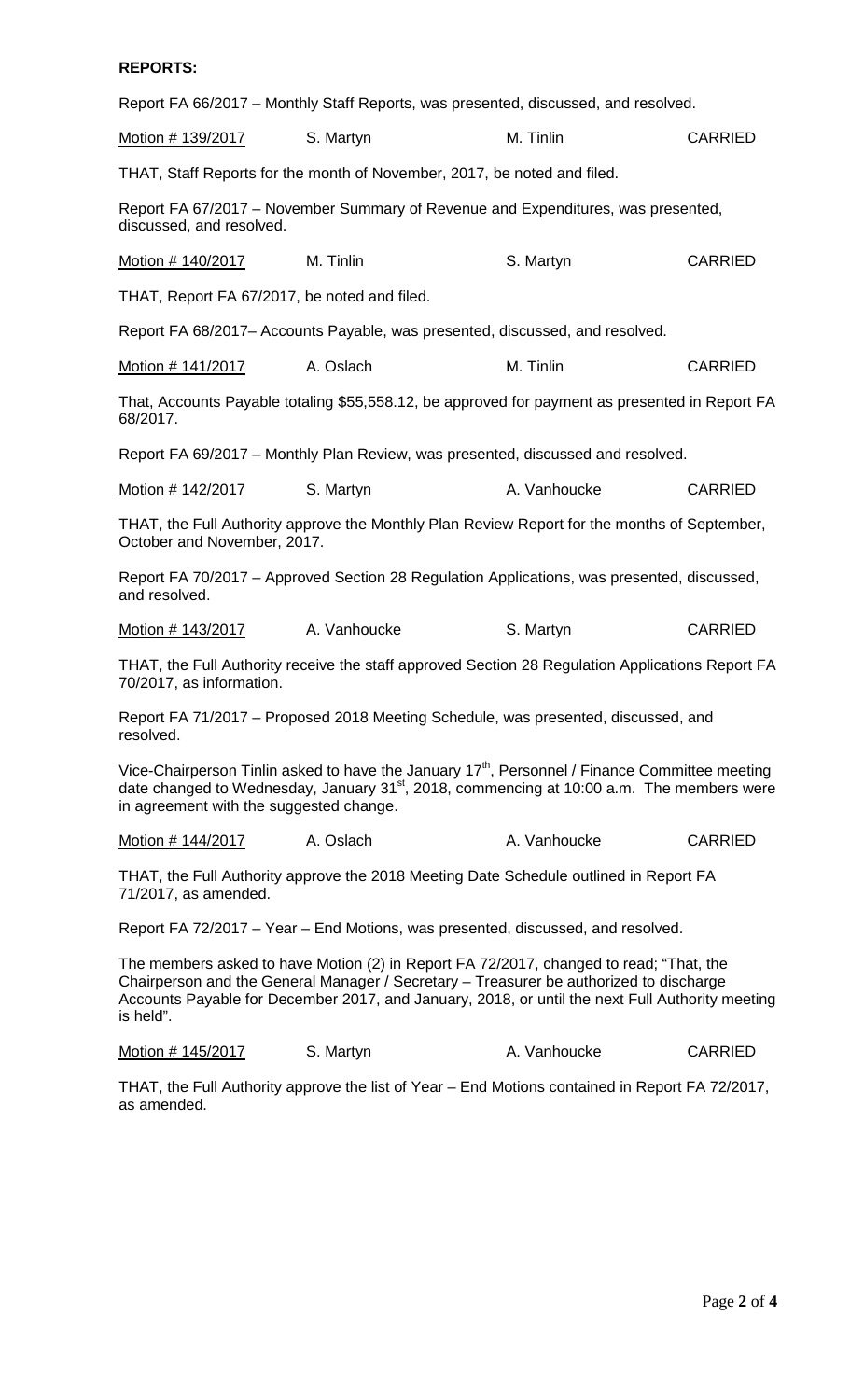Report FA 73/2017 – Conservation Ontario Council Meeting, was presented, discussed, and resolved.

The General Manager / Secretary – Treasurer circulated a Media Release from Conservation Ontario indicating the final passage of Bill 139 which includes a new Conservation Authorities Act. The modernizing of this 1946 Legislation provides the foundation for Conservation Authorities to strengthen their watershed management role and also develop a more defined role around climate change adaptation.

Motion # 146/2017 A. Vanhoucke S. Martyn S. Martyn

THAT, Report FA 73/2017, be received as information at this time.

# **GENERAL MANAGER / SECRETARY – TREASURER'S REPORT:**

None

## **UNFINISHED BUSINESS:**

None

## **CHAIRPERSON'S / BOARD MEMBER'S REPORT:**

Member Oslach asked whether there had been any discussions with the Township of Malahide regarding the use of the Commissionaires to enforce the Generic Rules and Regulations on Conservation Authority owned lands. Staff will look into this matter and report back to the Board in the new year.

## **NOTICE OF MOTIONS / NEW BUSINESS:**

a) Annual Meeting Venue:

The Board directed the General Manager / Secretary-Treasurer to book the East Elgin Community Complex for the CCCA Annual General Meeting scheduled for Thursday, February  $22^{nd}$ , 2018.

# **CORRESPONDENCE:**

- a) Copied:
	- Ministry of the Environment and Climate Change an e-mail from Minister Chris Ballard in response to our August  $15<sup>th</sup>$ , 2017, letter regarding Bill 141, the proposed Sewage Bypass Reporting Act.
	- The Premier of Ontario a letter from Premier Kathleen Wynne to Vice-Chairperson Mark Tinlin in response to our November 15<sup>th</sup>, 2017, letter regarding the Fair Workplaces, Better Jobs Act, 2017.
- b) Not Copied:
	- Correspondence Register for November 1-30, 2017

| Motion # 147/2017<br>A. Oslach | A. Vanhoucke | <b>CARRIED</b> |
|--------------------------------|--------------|----------------|
|--------------------------------|--------------|----------------|

THAT, the Correspondence Register and the Copied Correspondence for November, 2017, be noted and filed.

## **COMMITTEE OF THE WHOLE:**

| Motion # 148/2017 | A. Vanhoucke | S. Martyn | <b>CARRIED</b> |
|-------------------|--------------|-----------|----------------|
|-------------------|--------------|-----------|----------------|

THAT, the Full Authority adjourn to the Committee of the Whole to discuss four (4) matters of personnel at (10:33 a.m.).

**The General Manager / Secretary – Treasurer and the Financial Services Coordinator were both asked to leave the room at (10:50 a.m.) to allow the Board an opportunity to consider the above noted personnel matters.**

**The General Manager / Secretary – Treasurer returned to the meeting at (11:10 a.m.)**